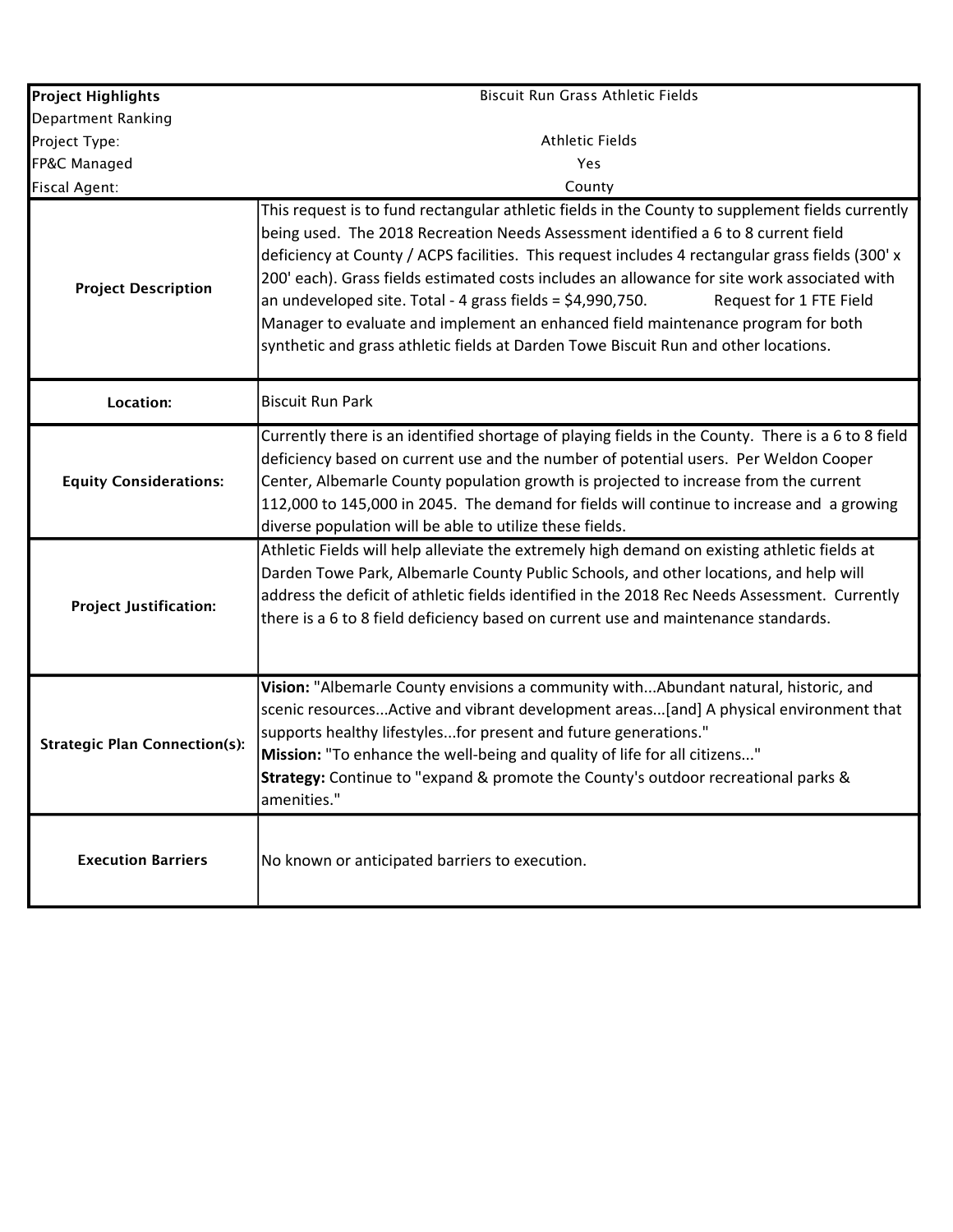## Biscuit Run GRASS Athletic Fields

Form CIP 23-27

| <b>COMPLETE SECTIONS 1-5</b>                                                             | <b>DESCRIPTION/DETAILS</b>                                                                                 | <b>TODAY'S COST</b><br><b>ESTIMATE (\$)</b> | Year 1<br><b>FY 23</b> | Year 2<br><b>FY 24</b> | Year 3<br><b>FY 25</b> | Year 4<br><b>FY 26</b> | Year 5<br><b>FY 27</b> | <b>Total</b><br>FY 23-27              |
|------------------------------------------------------------------------------------------|------------------------------------------------------------------------------------------------------------|---------------------------------------------|------------------------|------------------------|------------------------|------------------------|------------------------|---------------------------------------|
| <b>SECTION 1 PROJECT COSTS:</b>                                                          |                                                                                                            |                                             |                        |                        |                        |                        |                        |                                       |
|                                                                                          | <b>GRASS FIELDS @ BISCUIT RUN</b>                                                                          |                                             |                        |                        |                        |                        |                        |                                       |
| 342000-Architectual/Design/Engineering Costs Design Services - Athletic Fields (4) Grass | rectangular fields with irrigation systems. 15% of<br>construction costs. 300' X 200' each                 | \$532,500                                   | \$532,500              |                        |                        |                        |                        | \$532,500                             |
| 800605-Construction/Site<br>Preparation/Utilities Cost                                   | Construction - Athletic Fields (4) Grass<br>rectangular fields with irrigation systems 300' X<br>200' each | \$2,800,000                                 | \$2,800,000            |                        |                        |                        |                        | \$2,800,000                           |
| 800605-Construction/Site<br>Preparation/Utilities Cost                                   | Construction - clearing, excavation, rough<br>grading, and utilities for undeveloped site<br>allowance     | \$750,000                                   | \$750,000              |                        |                        |                        |                        | \$750,000                             |
| 800605-Construction/Site<br><b>Preparation/Utilities Cost</b>                            | Miscellaneous Costs - fencing, inspections, bonds,<br>permits                                              | \$500,000                                   | \$500,000              |                        |                        |                        |                        | \$500,000                             |
| 800605-Construction/Site<br><b>Preparation/Utilities Cost</b>                            | Contingency - 10% of design and construction of<br>undeveloped site                                        | \$408,250                                   | \$408,250              |                        |                        |                        |                        | \$408,250                             |
| <b>TOTAL PROJECT COST</b>                                                                |                                                                                                            | \$4,990,750                                 | \$4,990,750            | \$0                    | \$0                    | \$0                    | \$0                    | \$0<br>\$4,990,750                    |
| CAPITAL PROJECT INFLATION REFERENCE: Does NOT automatically calculate                    |                                                                                                            |                                             | <b>BASE</b>            | 1.03                   | 1.06                   | 1.09                   | 1.12                   |                                       |
| SECTION 2 PROJECT SPEND PLAN:                                                            |                                                                                                            |                                             |                        |                        |                        |                        |                        |                                       |
| Project Spend Plan                                                                       | Grass Fields - Design                                                                                      |                                             | \$532,500              |                        |                        |                        |                        | \$532,500                             |
| Project Spend Plan                                                                       | Grass Fields - Construction                                                                                |                                             |                        | \$4,458,250            |                        |                        |                        | \$4,458,250                           |
| Project Spend Plan                                                                       |                                                                                                            |                                             |                        |                        |                        |                        |                        | \$0                                   |
|                                                                                          |                                                                                                            |                                             |                        |                        |                        |                        |                        | $\overline{50}$                       |
| Project Spend Plan                                                                       |                                                                                                            |                                             |                        |                        |                        |                        |                        |                                       |
| Project Spend Plan                                                                       |                                                                                                            |                                             |                        |                        |                        |                        |                        | $\overline{50}$<br>$\overline{50}$    |
| Project Spend Plan                                                                       |                                                                                                            |                                             |                        |                        |                        |                        |                        | 50                                    |
| Project Spend Plan                                                                       |                                                                                                            |                                             |                        |                        |                        |                        |                        |                                       |
| Project Spend Plan                                                                       |                                                                                                            |                                             |                        |                        |                        |                        |                        | $\overline{50}$                       |
| Project Spend Plan                                                                       |                                                                                                            |                                             |                        |                        |                        |                        |                        | 50                                    |
| Project Spend Plan                                                                       |                                                                                                            |                                             |                        |                        |                        |                        |                        | $\overline{50}$                       |
| <b>FISCAL YEAR SUMMARY:</b>                                                              |                                                                                                            |                                             |                        |                        |                        |                        |                        |                                       |
| TOTAL PLANNED SPENDING                                                                   |                                                                                                            |                                             | \$532,500              | \$4,458,250            | \$0<br>\$0             | \$0                    | \$0                    |                                       |
| <b>UNSPENT BALANCE</b><br><b>CUMMULATIVE SUMMARY:</b>                                    |                                                                                                            |                                             | \$4,458,250            | \$0                    |                        | \$0                    | \$0                    |                                       |
| TOTAL PLANNED SPENDING                                                                   |                                                                                                            |                                             | \$532,500              | \$4,990,750            | \$4,990,750            | \$4,990,750            | \$4,990,750            |                                       |
| <b>UNSPENT BALANCE</b>                                                                   |                                                                                                            |                                             | \$4,458,250            | \$0                    | \$0                    | \$0                    | \$0                    |                                       |
| <b>SECTION 3 PROJECT REVENUES</b>                                                        |                                                                                                            |                                             |                        |                        |                        |                        |                        |                                       |
| None                                                                                     |                                                                                                            |                                             |                        |                        |                        |                        |                        | s                                     |
| Choose Offsets to Project Costs                                                          |                                                                                                            |                                             |                        |                        |                        |                        |                        | $\overline{\sqrt{50}}$                |
| Choose Offsets to Project Costs                                                          |                                                                                                            |                                             |                        |                        |                        |                        |                        | $\overline{50}$                       |
| Choose Offsets to Project Costs                                                          |                                                                                                            |                                             |                        |                        |                        |                        |                        | $\overline{50}$                       |
| Choose Offsets to Project Costs                                                          |                                                                                                            |                                             |                        |                        |                        |                        |                        | $\overline{50}$                       |
| Choose Offsets to Project Costs                                                          |                                                                                                            |                                             |                        |                        |                        |                        |                        | $\overline{50}$                       |
| <b>Choose Offsets to Project Costs</b>                                                   |                                                                                                            |                                             |                        |                        |                        |                        |                        | \$0                                   |
| Choose Offsets to Project Costs                                                          |                                                                                                            |                                             |                        |                        |                        |                        |                        | $\overline{50}$                       |
| Choose Offsets to Project Costs                                                          |                                                                                                            |                                             |                        |                        |                        |                        |                        | 50                                    |
| Choose Offsets to Project Costs                                                          |                                                                                                            |                                             |                        |                        |                        |                        |                        | $\overline{\overline{\mathfrak{so}}}$ |
| <b>TOTAL PROJECT REVENUES</b>                                                            |                                                                                                            | 50                                          | 50                     | 10                     | \$0                    | $\vert$ \$0            | $\sqrt{50}$            | $\overline{\mathfrak{so}}$            |
| <b>SECTION 4 OPERATING IMPACTS</b><br><b>OPERATING EXPENDITURES</b>                      |                                                                                                            |                                             |                        |                        |                        |                        |                        |                                       |
| Personnel Costs                                                                          | Field Manager grade 13, +15% from minimum +<br>est 30% benefits                                            | \$60,832                                    |                        | \$63,265               | \$65,698               | \$68,131               | \$70,565               | \$267,659                             |
| Operating Costs (excl. maintenance)                                                      | Cell Phone Stipend @ \$30/month                                                                            | \$360                                       |                        | \$367                  | \$374                  | \$381                  | \$388                  | \$1,510                               |

Operating Costs (excl. maintenance) |Uniforms, safety equipment, boots | \$500| \$510 | \$520 \$530 \$540 \$540 \$540 \$530 \$540 \$540 \$540 \$52,100 \$530 \$540 \$530 \$540 \$530 \$540 \$530 \$540 \$530 \$540 \$530 \$540 \$5